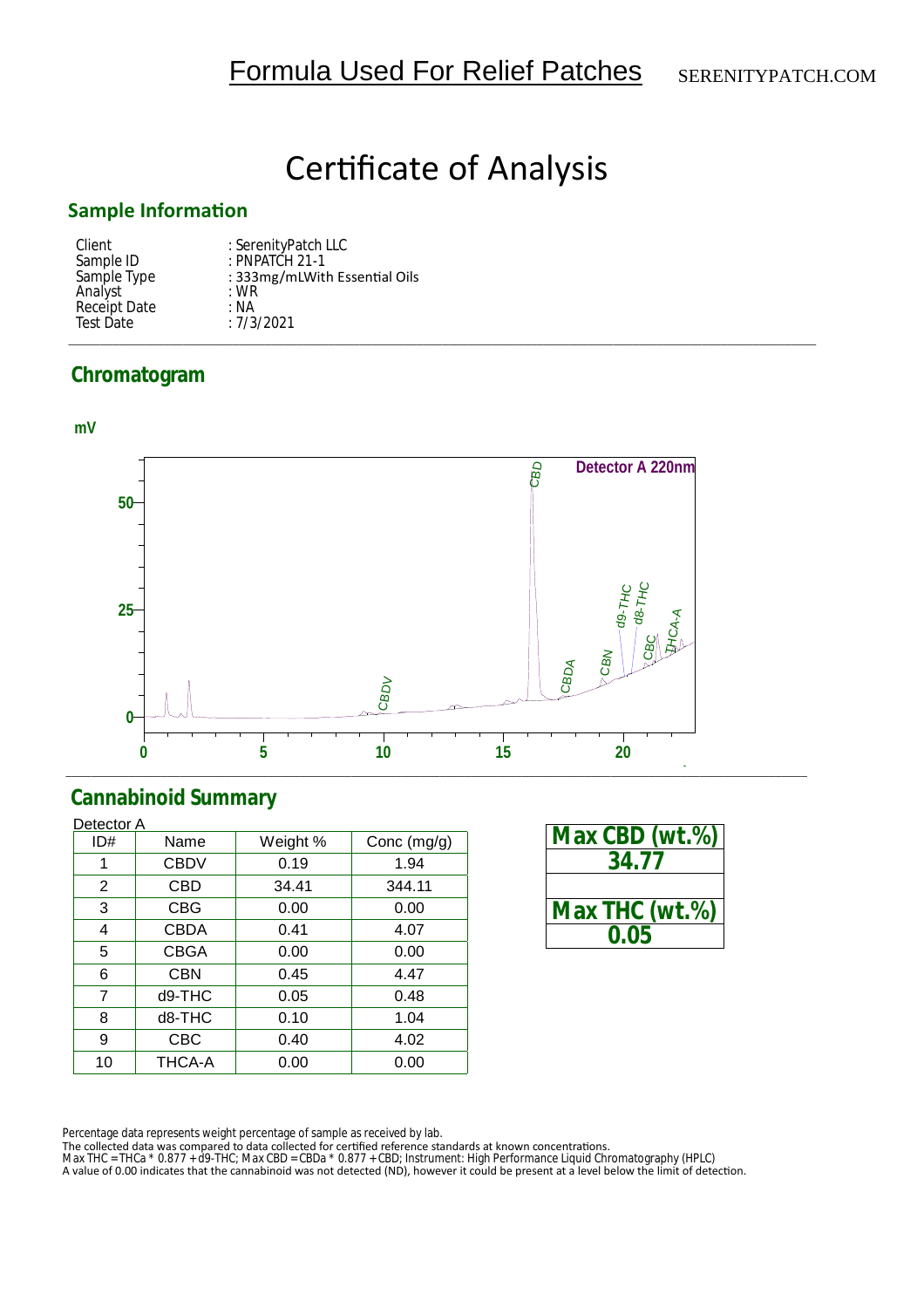# **Certificate of Conformance**

We hereby certify that all materials listed on this certificate have been produced in accordance with the purchase order and/or specifications

| Purchase order no.:  | 2021062                                                                                                                                                                                                           |
|----------------------|-------------------------------------------------------------------------------------------------------------------------------------------------------------------------------------------------------------------|
| Supplier:            | <b>Analytical Lab</b>                                                                                                                                                                                             |
| Customer:            | SerenityPatch LLC<br>1462 Seareel Pl.<br>San Jose, CA 95131                                                                                                                                                       |
| Product description: | CBD topical formula from certified<br>organic biomass, THC free, processed<br>in a way that results in a full-spectrum of<br>plant actives, including terpenes, rare<br>cannabinoids, flavonoids and fatty acids. |
| Date of shipment:    | 7/1/2021                                                                                                                                                                                                          |
| Part number:         | Relief formula and Calm Formula                                                                                                                                                                                   |
| Quantity shipped:    | 2 liters each.                                                                                                                                                                                                    |

Certified by:

Rep: In<br>William Lofy